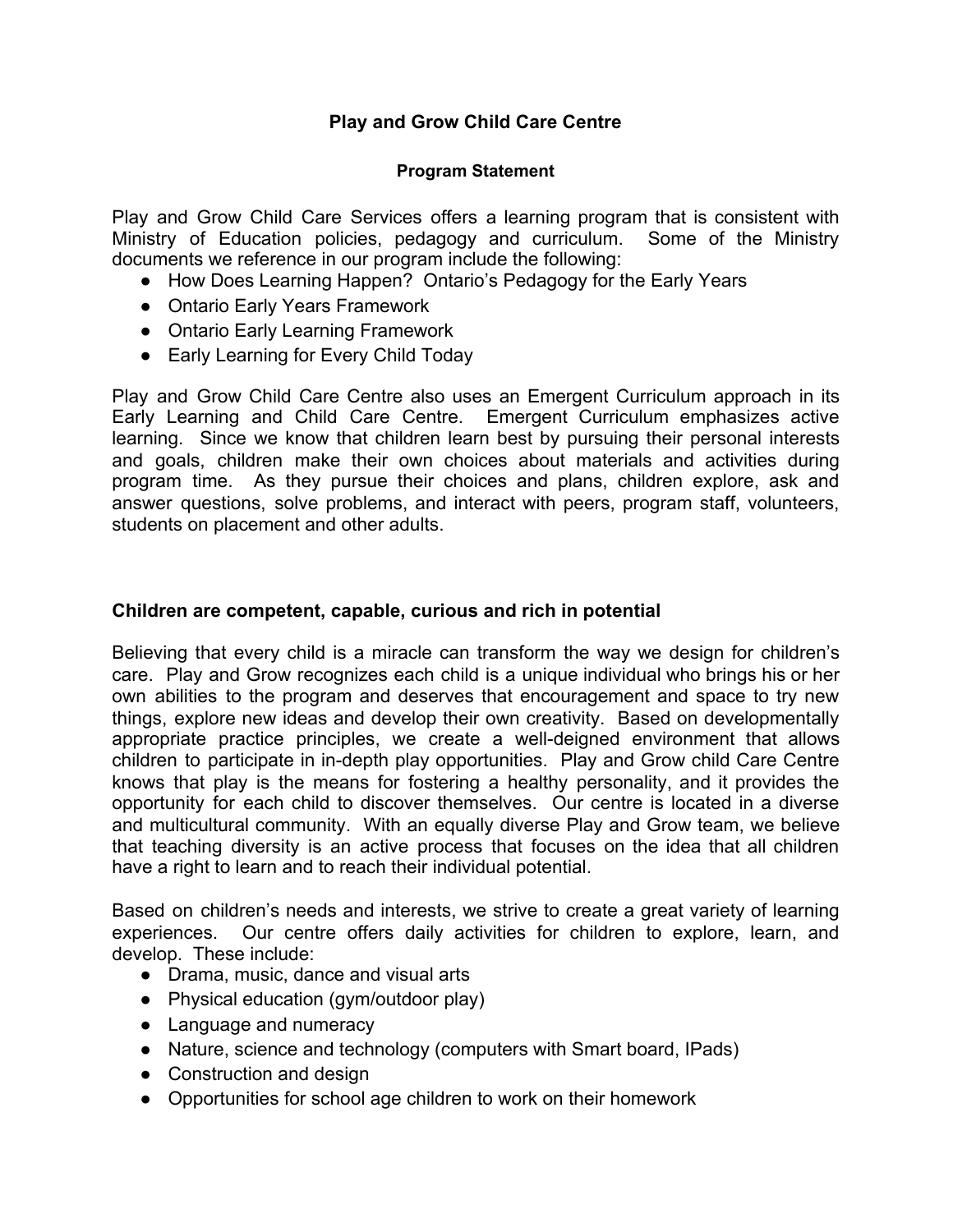• Rest time for children who require it based on their developmental needs

Our programs are designed to:

- Encourage children to interact and communicate in a positive way and support their ability to self-regulate.
- Foster children's exploration, play and inquiry.
- Provide child-initiated and adult-supported experiences.
- Offer opportunities to create authentic lasting relationships with others in the program.

### **Our Goals:**

- a) Play and Grow Child Care Centre promotes the health, safety, nutrition and well-being of the children.
- b) Play and Grow Child Care Centre supports positive and responsive interactions among the children, parents, child care providers and staff.
- c) Play and Grow Child Care staff encourage the children to interact and communicate in a positive way and support their ability to self-regulate
- d) Play and Grow Child Care Centre will plan programs that foster the children's exploration, play and inquiry
- e) Play and Grow Child Care Centre provides child-initiated and adult-supported experiences
- f) Play and Grow Child Care ECEs and ECAs plan for and create positive learning environments and experiences in which each child's learning and development will be supported
- g) ECEs and ECAs in Play and Grow incorporate indoor and outdoor play, as well as active play, rest and quiet time, into the day, and give consideration to the individual needs of the children receiving child care
- h) Play and Grow Child Care Centre fosters the engagement of and ongoing communication with parents about the program and their children
- i) Play and Grow Child Care Centre involves local community partners and allow those partners to support the children, their families and staff
- j) Play and Grow Child Care Centre supports all staff who interact with the children in relation to continuous professional learning.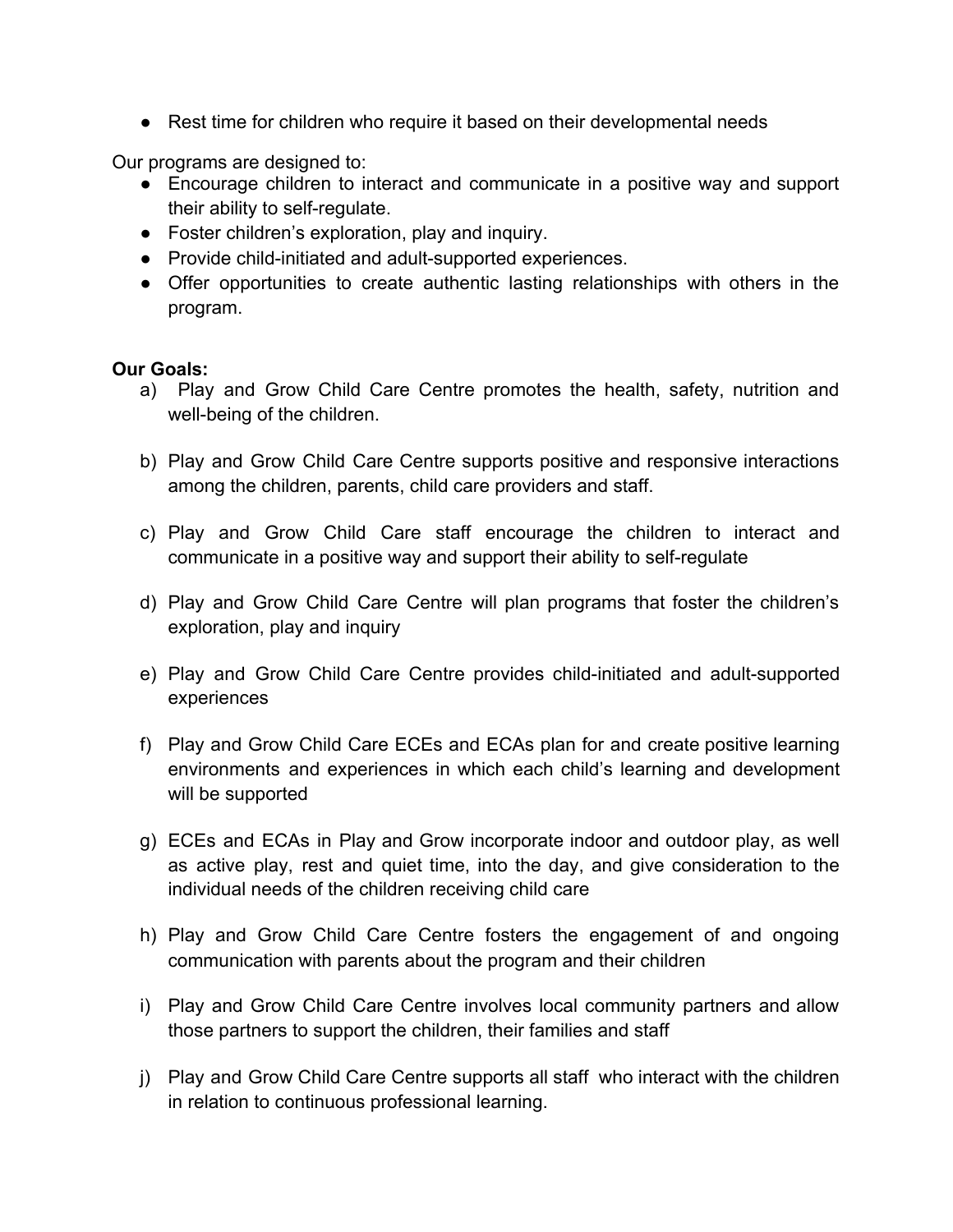k) Play and Grow Child Care Centre staff document and review the impact of the strategies set out in clauses (a) to (j) on the children and their families.

## **How We Will Implement Our Goals**

All staff will foster the children's exploration, play and inquiry by providing a variety of activities, and an environment rich in content, that encourages choices, and active play, supported by qualified, attentive and interactive Early Childhood Educators and Early Childhood Assistants.

 All Staff will provide child-initiated and adult supported experiences. The Early Childhood Educators will observe the children and use that information to plan and create a positive learning environment that is based on the interests of the child, and supported by all the adults in the child care environment. Educators will be responsible for introducing new ideas, interests, facts, concepts, skills and experiences to widen the child's knowledge and life experiences.

 All Early Childhood Educators need to be reflective practitioners who learn about children through listening, observation, documentation, and discussion with others, families in particular, to understand children as unique individuals. They will observe and listen to learn how children make meaning through their experiences in the world around them, and use this to have meaningful interactions, and engage children on a daily basis.

 Each child will experience indoor, and at 30 minutes of outdoor play (weather permitting) for both Before and After School programs daily, as well as a time to engage in quiet and active times, always being mindful of each child's needs and parental direction.

 Regular and ongoing communication with parents is an important component of the day. Communication may be in person, by phone, email or through written and posted communication tools. Communication needs to come from all members of the organization, the Board of Directors, the Program Supervisor and all staff.

**EXECUTE:** Parents will be directed to resources outside of the centre if necessary, and community partners such as early year's services, speech therapists, support services, occupational therapists, counsellors, etc., this will be an important part of the centre to support all children and their families.

■ Our centre is located in school, so relationships with principals, faculty and teachers are critical.

We view the community as a valuable resource and our educators plan learning opportunities to engage the community in our programs. We seek out opportunity to share our knowledge and to learn from others in the community.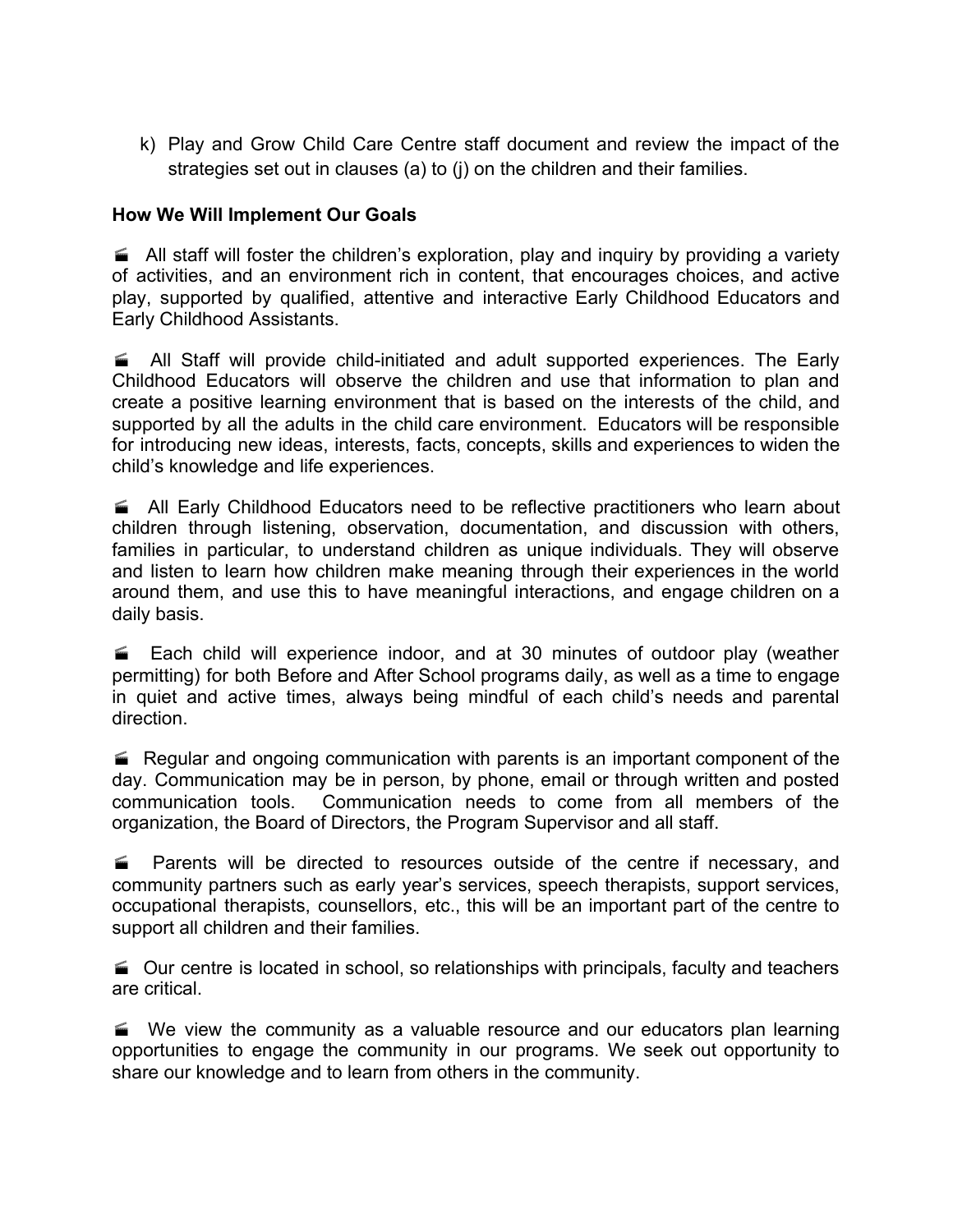The organization will provide ongoing opportunities for educators to engage in critical reflection and discussion with others about pedagogy and practice, to support continuous professional learning.

All staff will build a climate of trust, honesty and respect in the workplace, working collaboratively in order to provide a safe, secure, healthy and inviting environment for all children and their families, building and maintaining healthy professional relationships that encourage growth and offering support and mentorship.

 $\approx$  Our before and after school programs for 4-5 year old and 6-12 year old are in keeping with our vision, to provide children and families with a seamless day from child care to the school day. At this particular age, children are looking for challenges and opportunities to help plan their activities all while building self-esteem and discovering their talents through social, emotional, physical and cognitive play. Our overriding goal is to support children through this discovery and provide environments that are safe, fun, hands-on and play-based.

■ Conduct a comprehensive annual review of Play and Grow Child Care Centre Program Statement including the goals and approaches. Information gathered through the various monitoring practices will be integrated. A signed record will be kept of the review.

E Respond immediately to any concerns or commissions of prohibited practices observed or reported in consultation with Human Resources and appropriate authorities (as needed).

All staff, students and volunteers will read the Program Statement and sign off the Policy and Procedures Sign Off binder prior to employment or prior to interacting with children, and when the statement has been modified, and on an annual basis.

**Program Supervisor will monitor all staff, students and volunteers for compliance with** the approaches set out in the program statement and the commission of any prohibited practices through a combination of observation; reports from colleagues, parents, and community partners; and program plans and documentation.

**Program Supervisor will immediately report any concerns or commission of any** prohibited practices to Play and Grow Child Care Centre Board of Directors. Report to stakeholders including Ministry of Education, municipal children's services, child protection agencies, and professional colleges within established guidelines.

**The Program Supervisor will review all sign offs by staff, students and volunteers** and sign the review sheet to indicate that the process has been completed. The Program Supervisor must be confident that the staff, volunteer or student is fully aware, and understands the Program statement and its implementation.

Engage in ongoing reflective practice and collaborative inquiry with the staff team.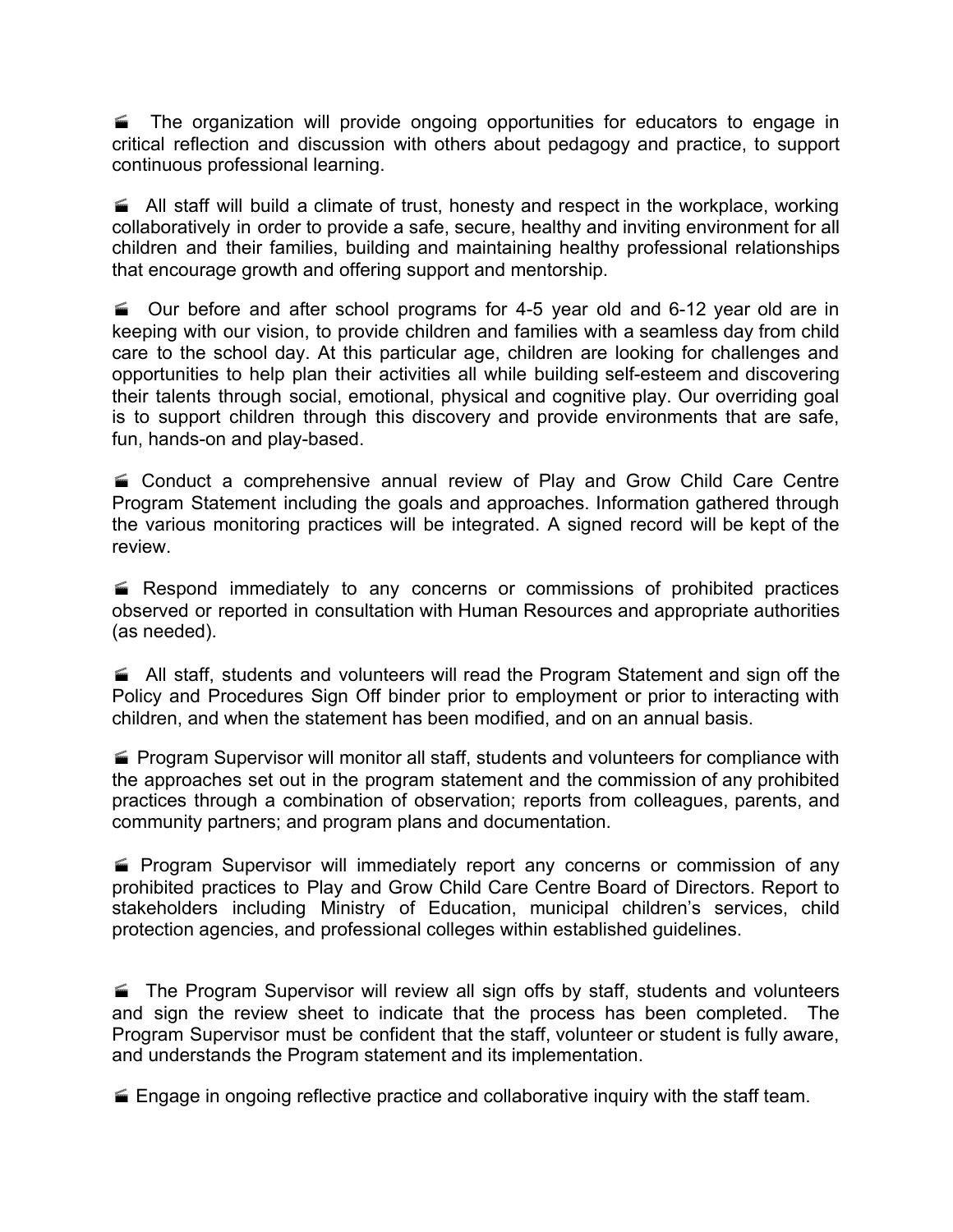Participate fully in all discussions of curriculum, Ministry of Education licensing, and quality assessments, and parent survey results with team and assist in developing a plan of action to be implemented and shared with Play and Grow Child Care Centre Program Supervisor.

**Each classroom will maintain a binder containing observations, plans and** documentation to support their understanding of the program statement. Copies of the documentation, relevant to their child, will be shared with all parents or guardians of the children in the program.

The Program Supervisor will meet on a regular basis with each team to establish a clear understanding of the program statement, to support staff in their delivery of the Program Statement and to aid the staff in self-reflection, to be recorded, and added to the binder on a regular basis. The Program Supervisor will view each staff as competent and able, and give them time to be heard and respected, and to reflect on their own performance and their contributions to the environment and the development of each child in their care. The Program Supervisor will use all observations, interactions and conversations to monitor all staff.

 Staff will reflect on *How Does Learning Happen?*, by working through the reflection exercises in the document, by reviewing their observations and engaging children in meaningful activities, by maintaining communication with parents and building trusting relationships with the families, by working with their co-workers to create a safe and healthy environment and by taking the time to engage in self-reflection in a regular basis.

### Program Philosophy

We believe that a child learns through play. The aim of our program is to provide an environment where every child, regardless of abilities, may have the opportunity to experience social, emotional, physical and intellectual growth. When children with special needs come into our program, we will work with parents to try and provide as many opportunities for social interactions and development of skills as possible. The staff will participate in training and work with agencies and/or individual support staff as well as Special Needs Resource staff. Our first priority, for the children in our care, is to ensure that they feel that they are part of an atmosphere that is loving, stable and safe. When a child feels secure, his/her energies can be focused towards a positive learning experience. This creates a happy and healthy child which enables them to retain newly developed and learned skills/concepts. Each child is encouraged to participate in a wide range of activities whether it is in a small group, large group or as an individual. We provide a stimulating, well-balanced program that gives children many opportunities to